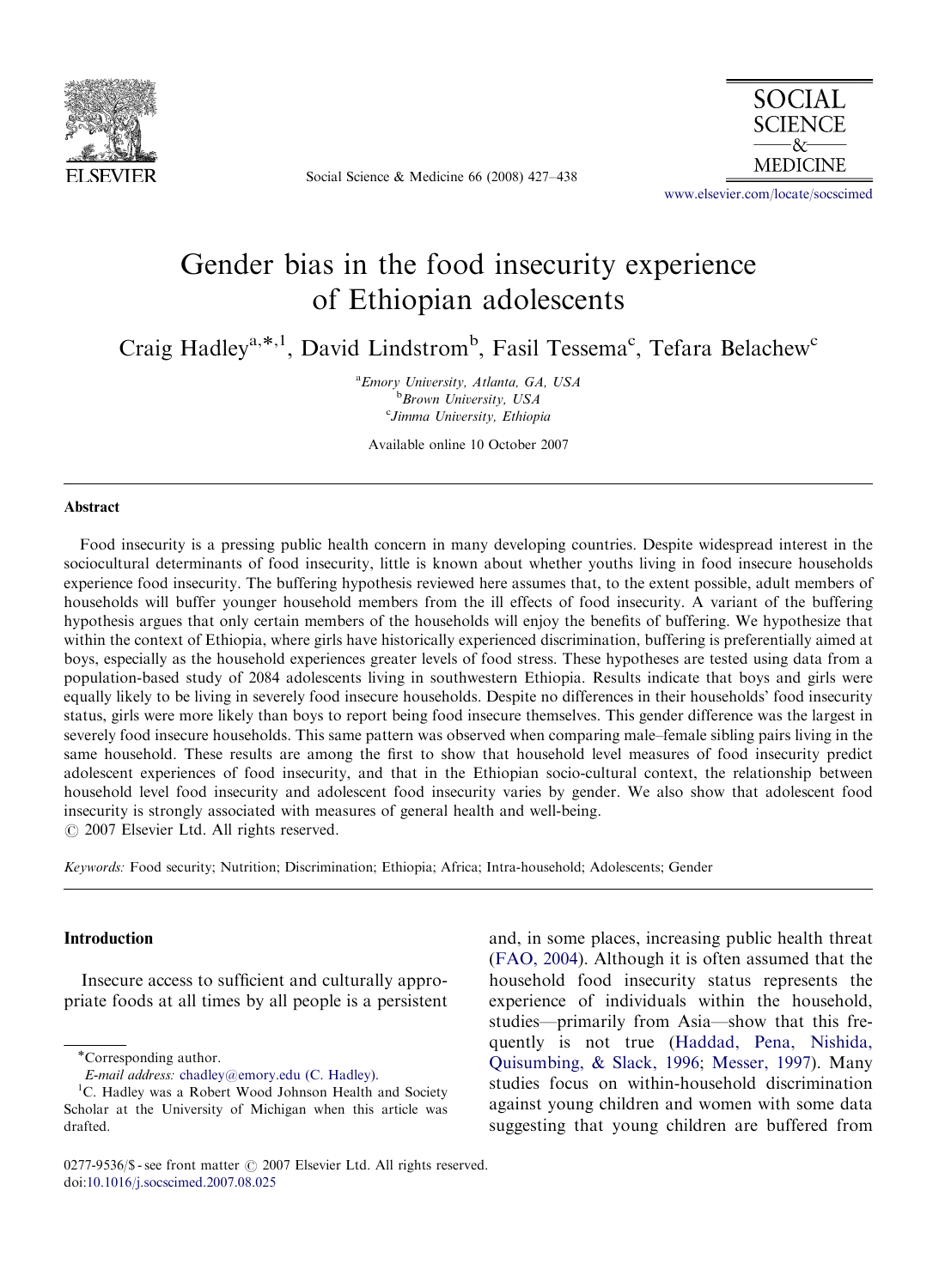food insecurity by adults [\(Leonard, 1991](#page--1-0); [Messer,](#page--1-0) [1997](#page--1-0)). There have been far fewer attempts to link food insecurity at the household level to adolescents' experience of food insecurity. This is especially true for individuals in sub-Saharan Africa ([Haddad et al., 1996\)](#page--1-0). Adolescence is an energetically demanding period of the life course and one in which individuals are expected to make a series of key transitions into adulthood. Many of these key transitions are also affected by nutritional status. Insecure access to food may influence school attendance and achievement, reproductive decisions, migration strategies, employment options, and overall health and well-being [\(ACC/SCN, 2002;](#page--1-0) [Gillespie, 2006](#page--1-0)). There is also a need to assess whether youths<sup>2</sup> experience of food insecurity is gendered, as insecure access to adequate foods may generate health disparities. Issues linking gender, youth, and food insecurity are especially salient in the context of sub-Saharan African.

In this paper we examine the relationship between household and individual level reports of food insecurity and health status among adolescent boys and girls in southwestern Ethiopia. We address the following questions: (1) Does household level food insecurity predict individual level reports of food insecurity as experienced by adolescents? (2) Is the association between adolescent food insecurity and household level food insecurity the same for boys and girls? and (3) Does adolescents' experience of food insecurity predict self-reported health status?

### **Background**

There is a long history in public health nutrition and anthropology of examining differences in the food insecurity status of individuals within households. However, research on food insecurity has been beset by serious methodological shortcomings due to insufficient or poorly measured dietary data. For instance, studies of intra-household discrimination often rely on proxy reports, usually made by the mother, of the dietary intake and nutritional status of other household members. Although proxy reports for individuals, like other methods, can be powerful methods for detecting biases in food distribution [\(Ferro-Luzzi, 2002](#page--1-0)), they are only meaningful when presented along with an indicator of energy requirement for each household member

for whom a report is given ([Haddad et al., 1996](#page--1-0)). Unequal consumption may reflect differential food insecurity but, alternatively, it could reflect differential activity patterns or nutrient requirements.

Measurement issues also plague dietary assessment studies of intra-household discrimination among populations that share meals from a common pot ([Dop, Milan, Milan,](#page--1-0) & [N'Diaye,](#page--1-0) [1994](#page--1-0)), which is widespread in many East African settings, including Ethiopia. While direct observation can be used as an alternative to proxy reports of those eating from a common pot ([Gittelsohn,](#page--1-0) [Shankar, Pokhrel,](#page--1-0) [& West, 1994](#page--1-0)), direct observation, like proxy reports, may not provide an accurate assessment of dietary intake for adolescents who typically take more of their meals outside the household. Finally, the use of anthropometric measures to identify adolescent food insecurity resulting from intra-household discrimination is hampered by the lack of an agreed upon reference population and the need for sensitive information on maturational stage ([Woodruff & Duffield, 2002](#page--1-0)). Indeed, in a review of 11 studies of nutritional status of adolescence in developing countries, the authors concluded that ''nutritional [anthropometric] measures alone should not be used as indicators of well-being'' [\(Kurz & Johnson-Welch, 1994, p.25](#page--1-0)). Collectively these methodological issues make it difficult to assess the extent to which youths experience food insecurity, and in particular they make it difficult to identify biases in the allocation of resources within the household that adversely impact on adolescent members.

An alternative measurement strategy that overcomes some of these shortcomings is to measure the experience of food insecurity itself, rather than direct dietary intake or other proxy measures of intake that are time consuming, burdensome to the respondent, or prohibitively costly to collect [\(Kennedy, 2002](#page--1-0)). The experience of food insecurity is a proxy indicator of dietary intake, and it is more closely linked to the phenomenon of interest, not having sufficient food, than alternative methods. For example, measures of wealth and assets are often used as proxies for food insecurity but such proxies rely on a number of untested assumptions linking household measures to individual dietary intake [\(Webb et al., 2006](#page--1-0)). Recent studies have asked respondents directly about their experience with food insecurity. These studies use food insecurity scales which capture several dimensions of food insecurity including worry over the adequacy of the food supply, concern about the

 $2$ Throughout the paper we use the terms youths and adolescents interchangeably.